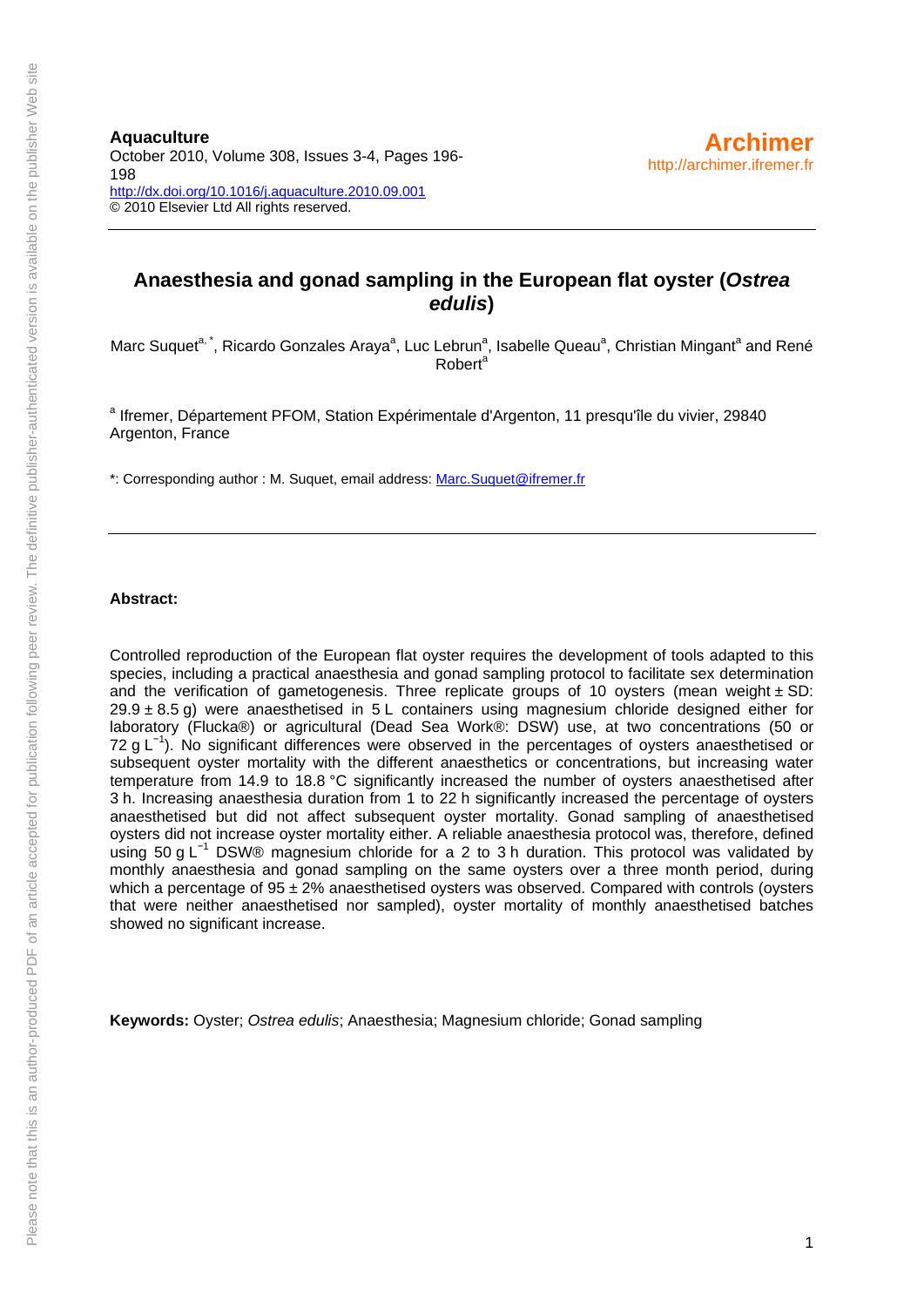# **1. Introduction**

Aquaculture production of the endemic European flat oyster *Ostrea edulis* decreased from 30 000 tonnes in 1961 to 6 500 tonnes in 2007 (FAO, 2009) due to two parasites (*Marteilia refringens* and *Bonamia oestrea*) that caused a sharp decline in its survival, especially in France (Hegaret and Mazurie, 2005). The selection of resistant individuals has provided a means of improving oyster survival (Naciri-Graven et al., 1998), and thus offered a new opportunity for European flat oyster farming. Hatchery techniques, invaluable for the production of selected resistant lines, have been developed for the species, but adapted tools are still required to improve the control of its reproduction.

Anaesthesia is widely used in aquaculture to facilitate tissue biopsies and gametogenesis studies. In bivalves, tissue sampling often relies on destructive methods, since the shell has to be removed to obtain tissue samples. A reliable anaesthesia and tissue sampling protocol for European flat oyster would enable experiments to be conducted without sacrificing animals, and therefore also allow successive samplings of the same individual. This would facilitate descriptive studies such as those on gametogenesis, while avoiding inter-population variations of the results observed during successive samplings using a destructive method. Furthermore, avoiding oyster sacrifice in aquaculture is particularly valuable for selected animals.

Magnesium chloride has been used successfully to induce anaesthesia in the scallop *Pecten fumatus* (Heasman et al., 1995), Sydney rock oyster *Saccostrea glomerata* (Butt et al., 2008) and Pacific oyster *Crassostrea gigas* (Namba et al., 1995), with low subsequent mortality. In Pacific oyster, the use of agricultural magnesium chloride was found to be just as effective as a laboratory brand, but considerably less expensive (Suquet et al., 2009).

 The examination of flat oyster reproductive development requires the development of tools adapted to this species, including a practical anaesthesia and tissue sampling protocol that would enable both sex determination and gametogenesis description. Some elements of such a protocol have already been published (Culloty and Mulcahy, 1992), showing that magnesium chloride induces rapid anaesthesia and recovery of flat oysters. However, variations in results due to differences in anaesthesia conditions were not fully documented in this study. There remained a need to examine the effects of different types of magnesium chloride used, anaesthetic concentration, duration of anaesthetic treatment, oyster weight, water temperature and effects of gonad sampling on subsequent oyster survival. A detailed examination of these parameters under controlled conditions would help to establish a practical anaesthesia and sampling protocol for flat oyster.

Preliminary experiments conducted in our laboratory showed that adding microalgae with the magnesium chloride treatment, starving oysters before treatment or modifying light intensity, had no significant effect on anaesthesia success.

# **2. Materials and methods**

20-month-old flat oysters (mean weight  $\pm$  SD: 29.9  $\pm$  8.5 g) were transferred from North Brittany (France) to the Argenton experimental hatchery (west Brittany). These oysters were maintained in flow-through seawater tanks at 19 °C and fed daily according to Chavez-Villalba et al. (2002).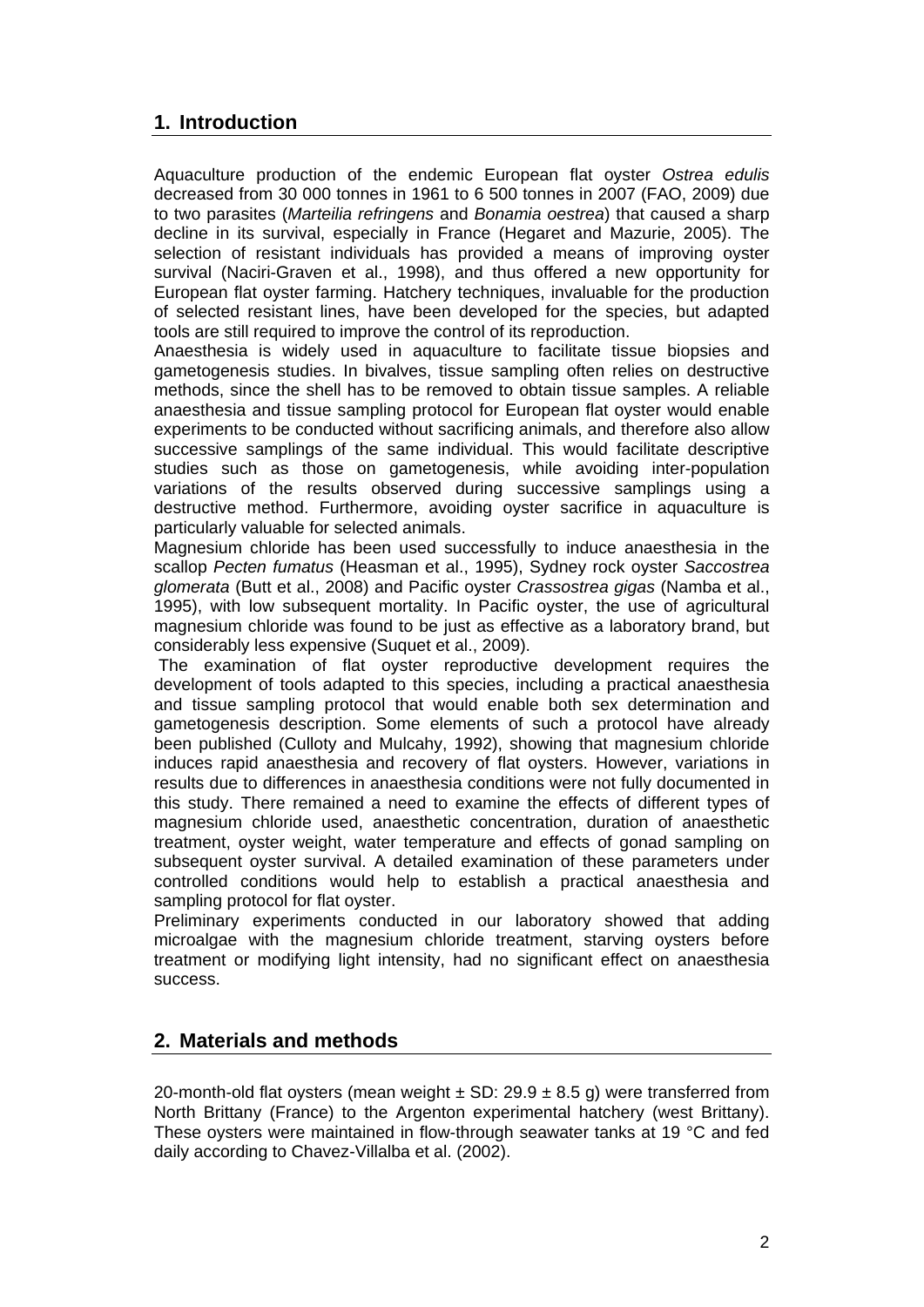The standard anaesthesia conditions used, unless otherwise stated, were three replicate groups of 10 oysters, each anaesthetised in 5 L containers using 50 g L-1 magnesium chloride designed for agricultural purposes (DSW: Dead Sea Work<sup>®</sup>, Israel: MgCl<sub>2</sub>: 46 to 48%) dissolved in a mixture of fresh water (3 L) and seawater (2 L) to maintain salinity. Water temperature was maintained at 19 °C. After 3 h in the anaesthetic solution, the number of anaesthetised oysters was assessed. Oysters were considered as anaesthetised if shell closure was not observed after three successive pressures on their valves. Following the anaesthetic treatment, oysters were returned to clean seawater and their survival was monitored for one week. Six experiments were conducted during the present study; details and differences from the standard conditions are listed below. Each experiment included at least three control groups  $(3 \times 10)$  non anaesthetised oysters). When supplementary controls were added, these are detailed below for the appropriate experiments.

#### *Magnesium chloride: source and concentration*

Two types of magnesium chloride were used, the first designed for laboratory use (Flucka<sup>®</sup>, Czech Republic) and the second for agriculture use (DSW<sup>®</sup>). Each type was tested at two concentrations (50 and 72 g  $L^{-1}$ ). To maintain salinity, the highest salt concentration was diluted in fresh water.

#### *Water temperature and oyster weight*

To determine the effect of water temperature, groups of oysters were anaesthetised at 14.9  $\pm$  0.2 °C or 18.8  $\pm$  0.2 °C. Water temperature was maintained using thermo-baths. The effect of oyster weight was studied by exposing groups of oysters with significantly (F = 212.561, d.f. = 1, *P*<0.001) different mean weight (19.2  $\pm$  4.2 g and 38.3  $\pm$  5.9 g) to the anaesthetic.

#### *Anaesthesia duration and gonad sampling*

Groups of oysters were left in anaesthetic solution for 1 h, 2 h, 3 h, 5 h or 22 h. Oyster valve opening was measured using a calliper rule and expressed as the opening rate: (valve opening/shell length)  $\times$  100. At the end of anaesthesia (the period the animals were left in the solution), the percentage of oysters that had recovered (those presenting closed valves) was assessed as a function of the time they had spent in clean seawater. Oyster gonads of anesthetised animals were sampled using a 1 ml syringe and needle (0.6 × 30 mm, 23 gauge). Survival was then monitored compared with two control groups (control group 1: oysters were neither anaesthetised and nor sampled, control group 2: oysters were anaesthetised but not sampled).

*Method validation: oyster survival during a three month period with repeated anaesthesia and sampling* 

The protocol chosen in the present work was validated by studying the effect of repeated monthly anaesthesia and gonad sampling over a three month period (four samplings in all) on the overall survival of flat oysters.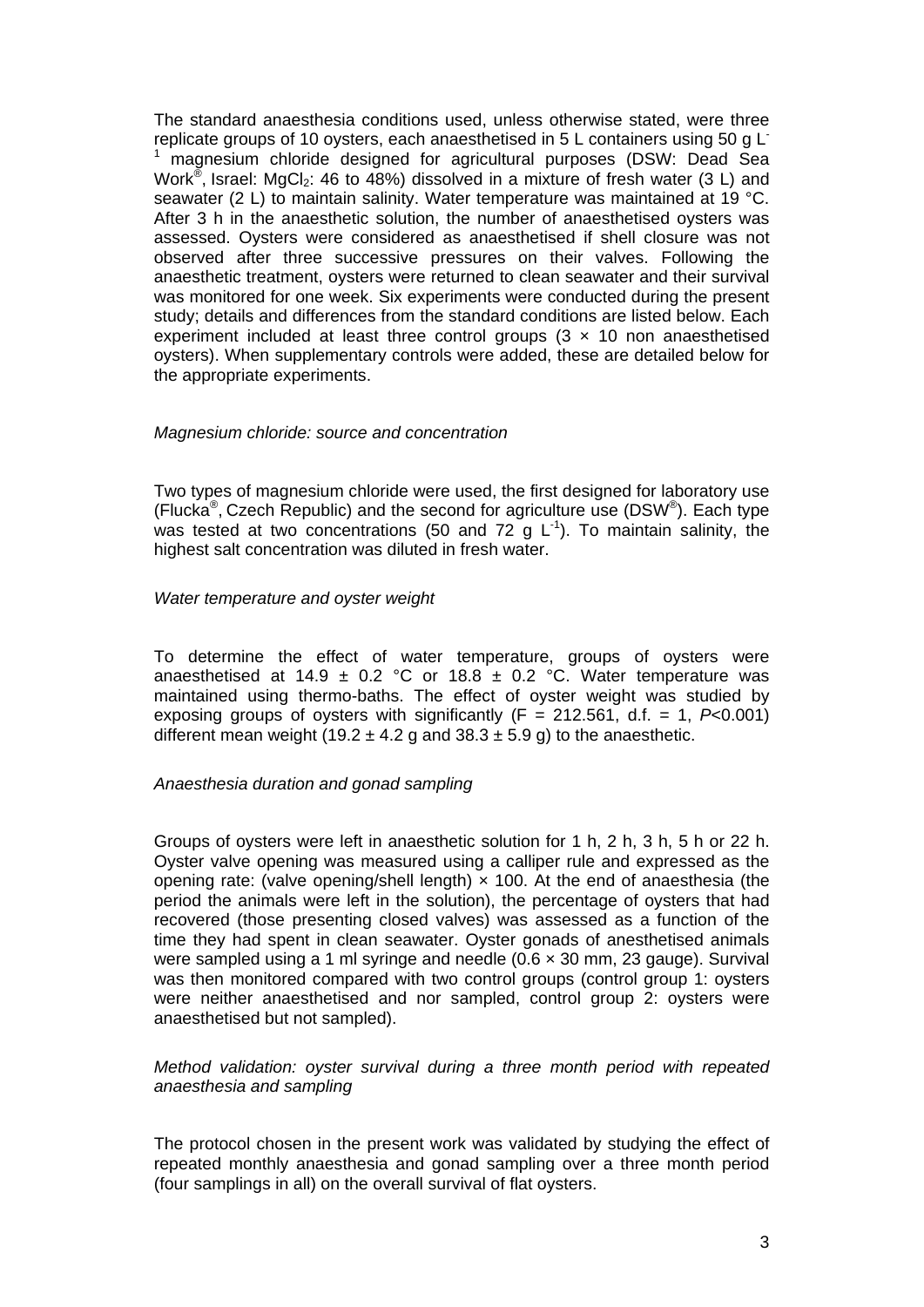#### *Statistical analysis*

Data are presented as mean  $\pm$  SD. For each experiment, the percentage of anaesthetised oysters and percentage oyster survival one week following anaesthesia were recorded. The controls were excluded from these statistics since no oysters in these groups were anaesthetised and there was no mortality during the week of monitoring. On the other hand, controls were included in the analysis for the final validation experiment, since mortality was observed in these groups during the three month experimental period. After angular transformation, percentages were compared using one way ANOVA. When the results were significant, a Tukey *a posteriori* test was used to compare treatments.

### **3. Results**

No significant differences ( $F = 3.388$ , d.f. = 4) were found in the percentages of anaesthetised oysters or in the levels of oyster mortality ( $F = 0.795$ , d.f. = 4) between the treatments made with the different types of magnesium chloride (laboratory *vs.* agricultural) or at the different concentrations (Table 1). In contrast, the number of oysters anaesthetised was significantly lower ( $F =$ 24.252, d.f. = 1,  $P<0.01$ ) at 14.9 °C (50 ± 10 %) compared to 18.8 °C (83 ± 6 %), although there was no effect on oyster mortality ( $F = 0.500$ , d.f. = 1). Flat oyster weight had no significant effect either on the number of oysters anaesthetised (19.2 g oysters:  $93 \pm 12$  % and  $38.3$  g oysters:  $77 \pm 23$  %;  $F = 2.167$ , d.f. = 1) or on oyster survival (no mortality was observed).

Increasing treatment duration from 1 to 22 h significantly increased the percentage of anaesthetised oysters (F = 5.085, d.f. = 4, *P*<0.05), 100 % oysters opened in the longest treatment duration, but no effect ( $F = 0.500$ , d.f. = 4) was observed on subsequent oyster mortality (Fig. 1A). Furthermore, increasing treatment duration from 1 to 5 h significantly increased flat oyster valve opening rate  $(F = 11.795, d.f. = 4, P<0.001, Fig. 1B)$ , thus facilitating tissue biopsy. However, increasing flat oyster anaesthesia duration from 1 h to 22 h did not significantly change the percentage of oysters that recovered as a function of time in clean seawater ( $F = 0.720$ , d.f. = 20, Fig. 1C).

Gonad sampling of anaesthetised oysters did not significantly increase ( $F =$ 0.074, d.f. = 1) the mortality observed  $(3 \pm 6 \%)$  compared with either of the control groups (no mortality in any group).

A mean percentage of  $95 \pm 2$  % anaesthetised oysters was observed in the monthly anaesthesia and gonad sampling test made over a three month period in the validation test. This percentage did not vary significantly as a function of anaesthesia rank  $(F = 0.237, d.f. = 3)$ . Compared to the control oysters that were neither anaesthetised nor sampled (survival: 73.3±15.3 %), monthly anaesthesia and gonad sampling did not significantly decrease ( $F = 3.904$ , d.f. = 1) oyster survival (53.3±5.8 %).

# **4. Discussion**

The present protocol complements information from the previous study published by Culloty and Mulcahy (1992) to provide a suitable anaesthesia protocol for European flat oysters: our study led to the selection of an agricultural magnesium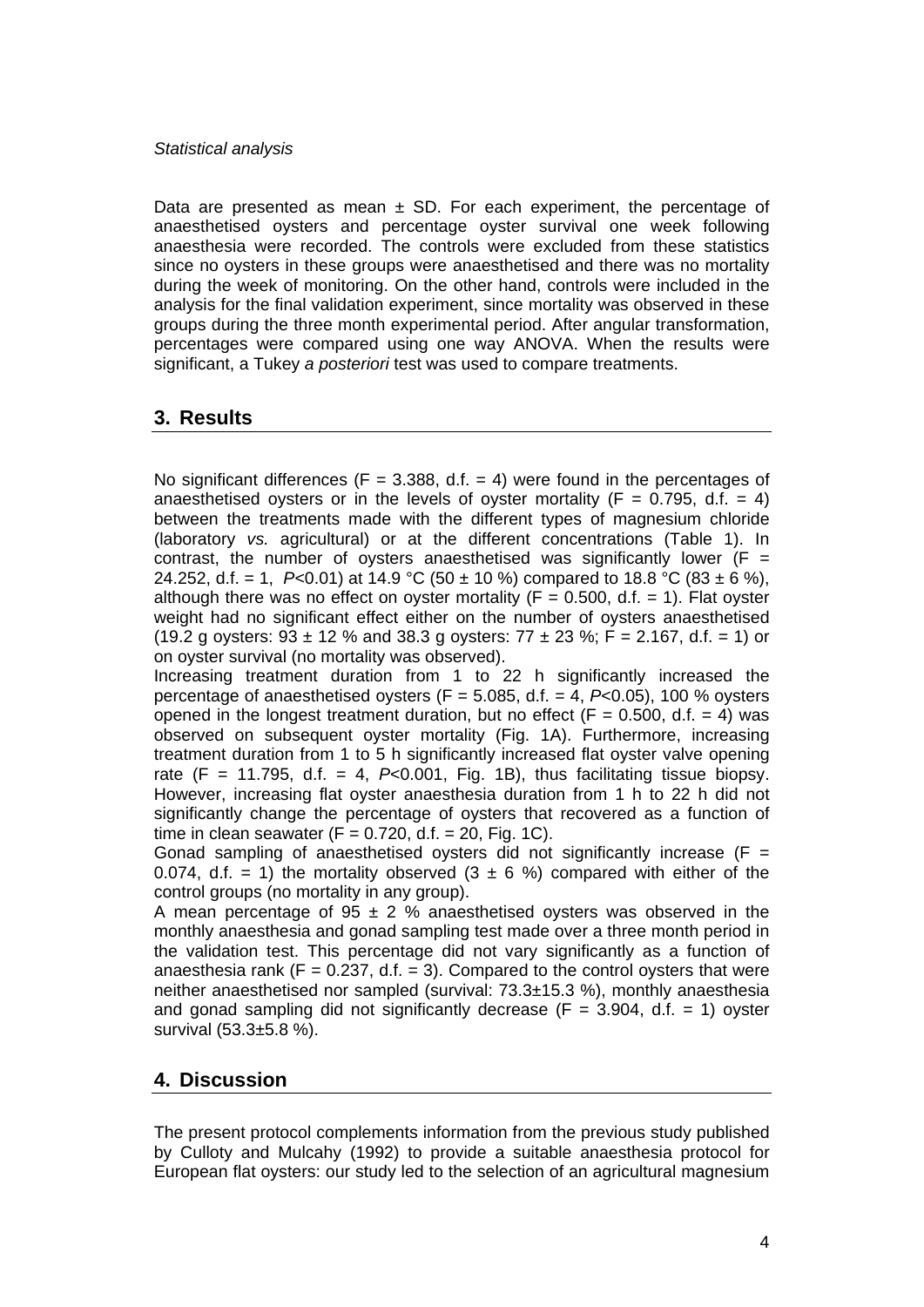chloride and examined the effects of water temperature, oyster weight and  $MgCl<sub>2</sub>$ exposure duration on flat oysters anaesthesia success.

Magnesium chloride has been found to be a suitable anaesthetic for many oyster species such as Pacific oyster (Namba et al., 1995) and European flat oyster (Culloty and Mulcahy, 1992). According to results recorded in Pacific oyster (Suquet et al., 2009), the same magnesium chloride designed for agriculture (DSW®) is as effective as a laboratory brand but 14 times less expensive.

Raising the water temperature (from 14.9 to 18.8 °C) increased the percentage of flat oysters anaesthetised, in agreement with our previous results on Pacific oyster (Suquet et al*.,* 2009) comparing similar temperatures (15.3 °C and 19.5 °C) but in contrast to another study on Pacific oysters where the opposite trend was observed with a comparison of cooler temperatures (5 and 15 °C; Namba et al., 1995). Flat oyster weight had no significant effect either on the percentage of oysters anaesthetised or on oyster survival. The size of pearl oysters had also no significant effect on anaesthesia success (Norton et al., 1996).

The present study also provides a method that improves gonad sampling in European flat oysters, as increasing exposure duration to magnesium chloride increases the percentage of anaesthetised oysters and the extent of valve opening, thus facilitating tissue sampling. Furthermore, gonad biopsy did not modify flat oyster survival, as also observed in blacklip pearl oyster (Acosta-Salmon and Southgate, 2004). Monthly gonad sampling over a three month period did not increase flat oyster mortality. However, long term effects of anaesthesia on reproduction require further research. Furthermore, the representative aspect of sampling must be studied since Acosta-Salmon and Southgate (2004) demonstrated the effect of needle size on the interpretation of gonad stage.

In conclusion, a protocol for the European flat oyster anaesthesia and sampling was established from this work. Flat oysters can be anaesthetised by maintaining them for 2 to 3 h in a bath (2/3 freshwater and 1/3 seawater) containing 50 g  $L^2$ DSW® magnesium chloride. Monthly anaesthesia and gonad sampling may be carried out, facilitating descriptive studies of European flat oyster cycles including gametogenesis.

### **Acknowledgments**

The authors wish to thank R. Brizard (Ifremer) for fruitful discussions on the protocols. Many thanks to H. McCombie-Boudry for corrections to the English. The research leading to these results received funding from the European Community Seventh Framework Programme FRP/2007-2013 under grant agreement N° 222043 (SETTLE project).

### **References**

Acosta-Salmon, H., Southgate, P., 2004. Use of a biopsy technique to obtain gonad tissue from the blacklip oyster *Pinctada margaritifera* (L.). Aquaculture Res. 35, 93-96.

Butt, D., O'Connor, S.J., Kuchel, R., O'Connor, W.A., Raftos, D.A., 2008. Effects of the muscle relaxants, magnesium chloride, on the Sydney rock oyster (*Saccostrea glomerata*). Aquaculture 275, 342-346.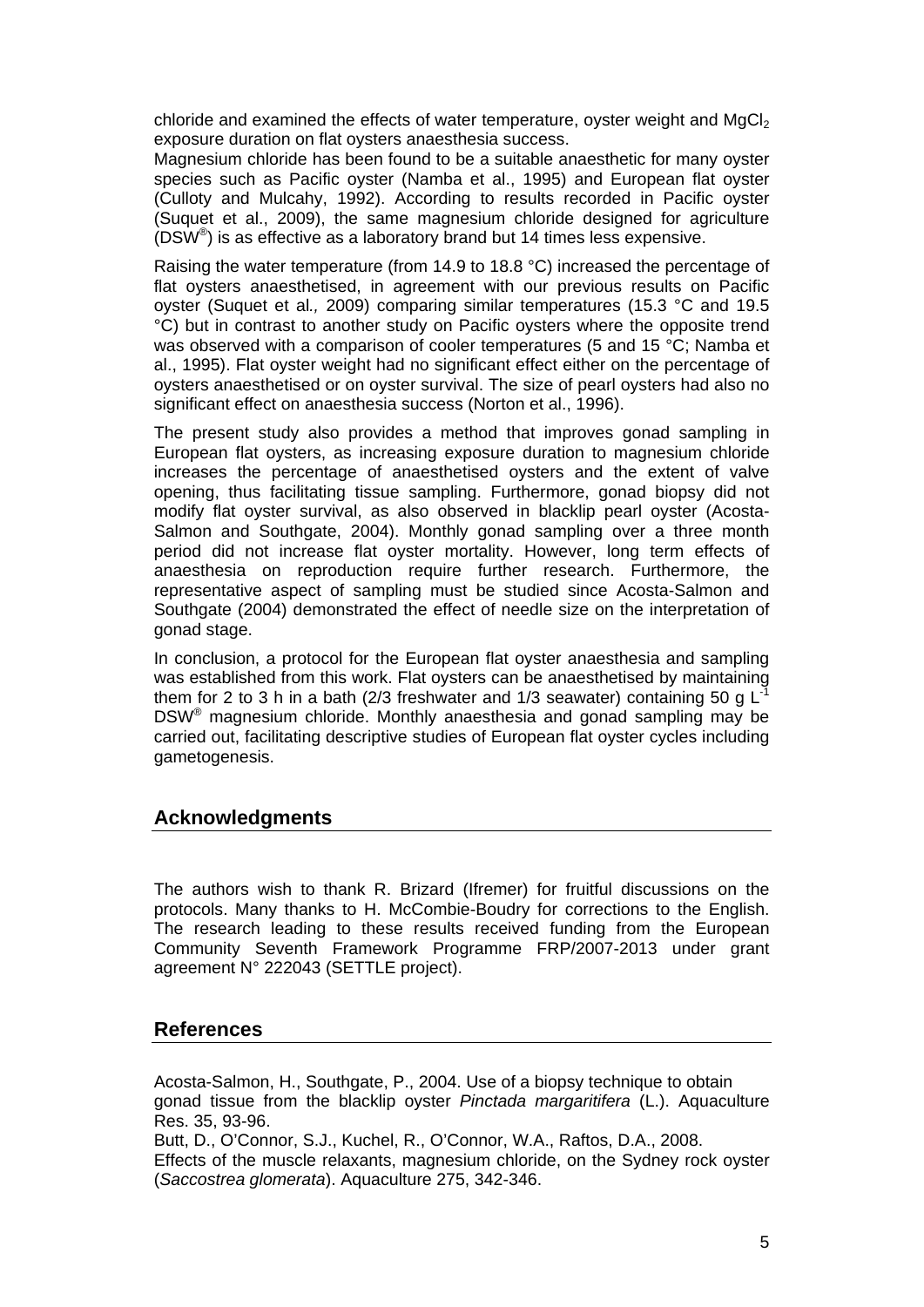Chavez-Villalba, J., Pommier, J., Andriamiseza, J., Pouvreau, S., Barret, J., Cochard, J.C., Le Pennec, M., 2002. Broodstock conditioning of the oyster *Crassostrea gigas* : origin and temperature effects. Aquaculture 214, 115-130. Culloty, S.C., Mulcahy, M.F., 1992. An evaluation of anaesthetics for *Ostrea edulis* (L.). Aquaculture 107, 249-252.

Heasman, M.P., O'Connor, W.A., Frazer, A.W.J., 1995. Induction of anaesthesia in the commercial scallop, *Pecten fumatus* Reeve. Aquaculture 131, 231-238. Hegaret, H., Mazurié, J., 2005. Restoration of oyster production in France by introduction of non-native species: History and overview. J. Shellfish Res. 24, 1263.

Naciri-Graven, Y., Martin, A.G., Baud, J.P., Renault, T., Gérard, A., 1998. Selecting the flat oyster *Ostrea edulis* (L.) for survival when infected with the parasite *Bonamia ostreae*. Aquaculture 224, 91-107.

Namba, K., Kobayashi, M., Aida, S., Uematsu, K., Yoshida, M., Kondo, Y.,

Miyata,Y., 1995. Persistent relaxation of the adductor muscle of oyster *Crassostrea gigas* induced by magnesium ion. Fish. Sci. 61, 241-244.

Norton, J.H., Dashorst, M., Lansky, T.M., Mayer R.J., 1996. An evaluation of some relaxants for use with pearl oysters. Aquaculture 144, 39-52.

Suquet, M., De Kermoysan G., Gonzalez Araya, R., Queau, I., Lebrun, L., Le Souchu, P., Mingant, C., 2009. Anaesthesia in Pacific oyster, *Crassostrea gigas*. Aquat. Living Resour. 22, 29-34.

# **Web reference**

FAO, 2009. [http://www.fao.org/fishery/statistics/software/fishstat/en](http://www.fao.org/figis/servlet/TabLandArea?tb_ds=Aquaculture&tb_mode=TABLE&tb_act=SELECT&tb_grp=COUNTRY)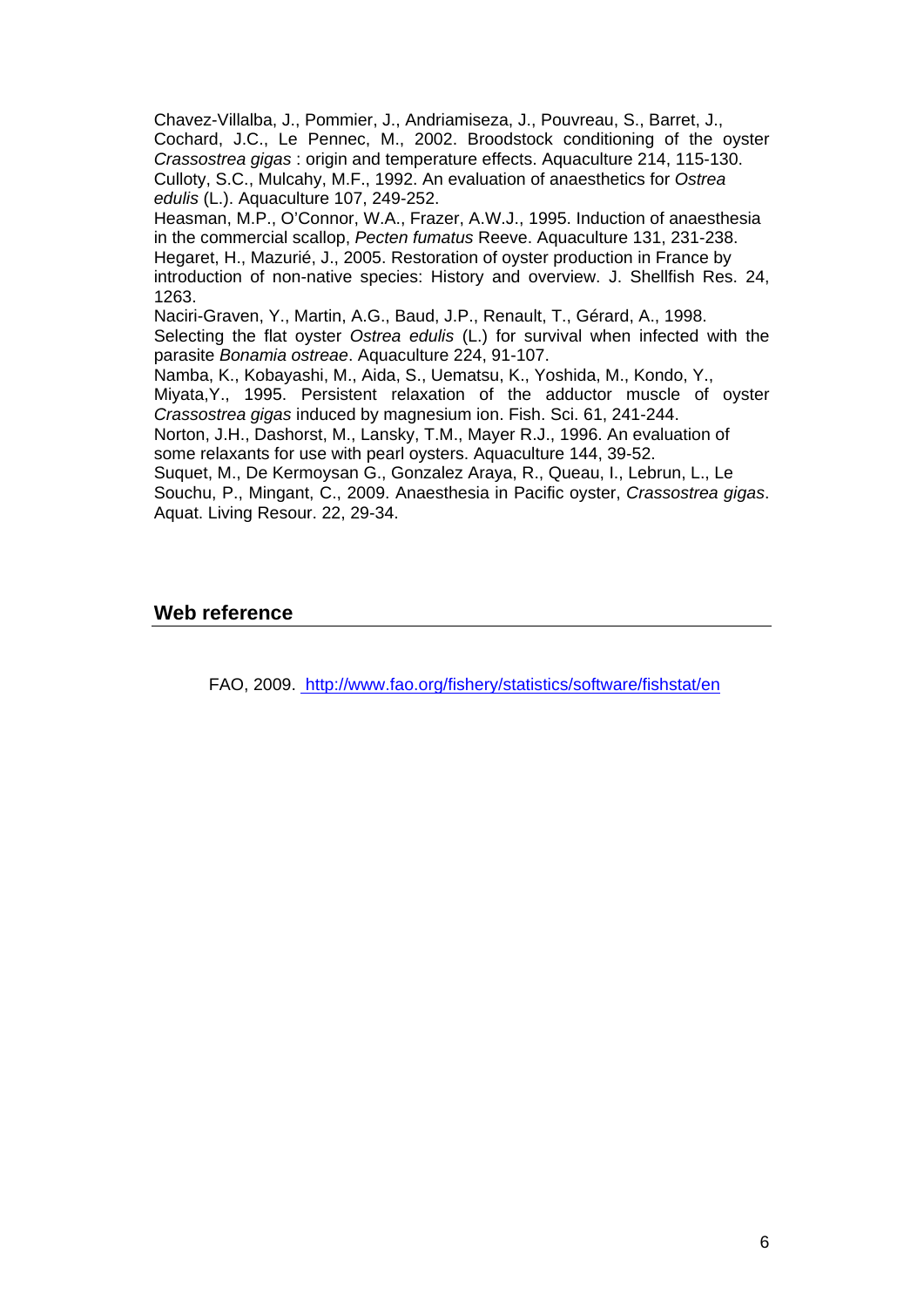